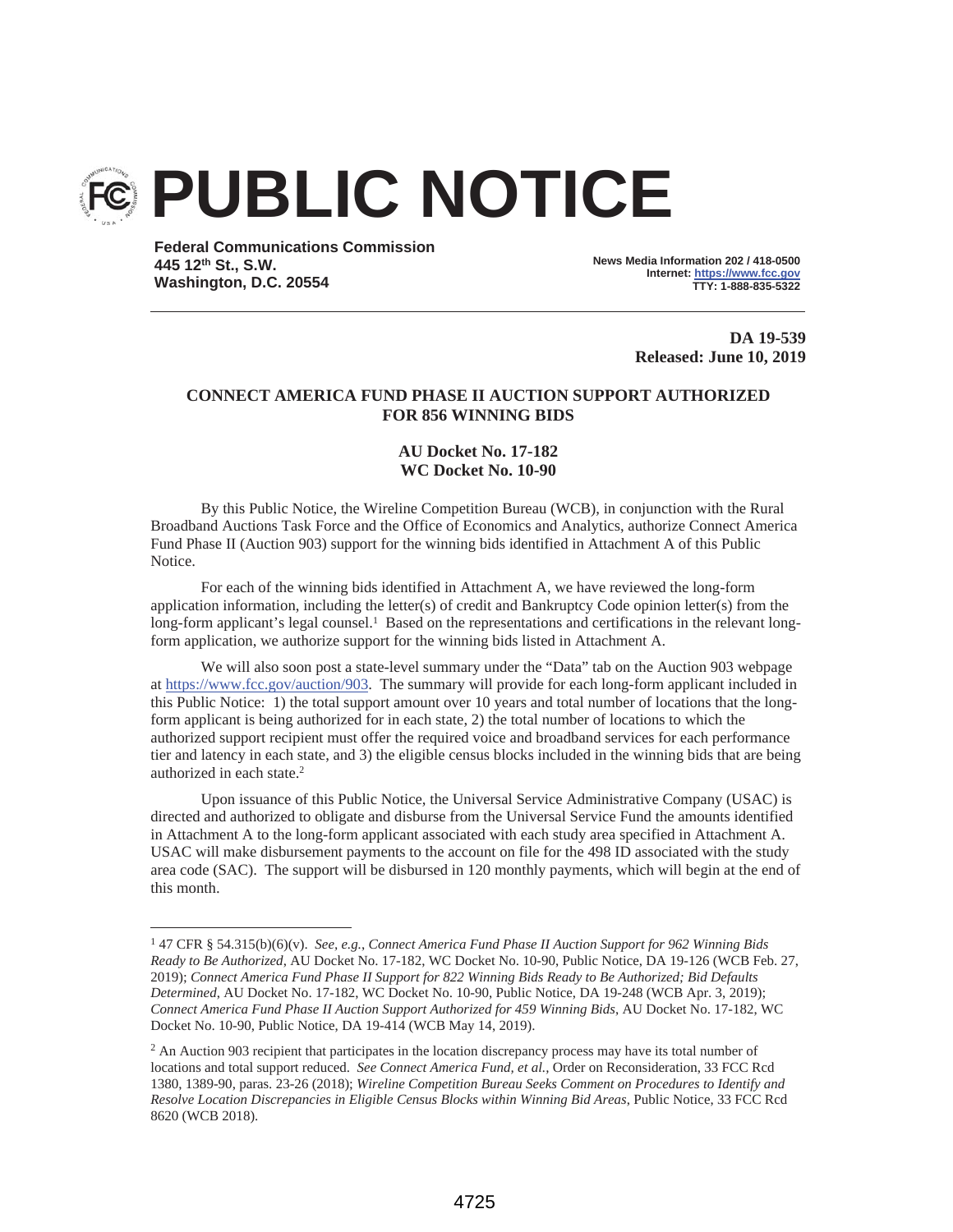Below, we provide a summary of the various obligations of authorized Auction 903 support recipients. This summary is not comprehensive. Each support recipient is responsible for conducting the due diligence required to comply with universal service fund requirements and the Commission's rules.

*Summary of Obligations and Relevant Dates.* The following dates are applicable to the long-form applicants that are being authorized for support by this Public Notice.

• **Annual reporting of location information**. Auction 903 support recipients are required to file location information with USAC through the High-Cost Universal Broadband (HUBB) portal.3 This information includes geolocation data for each qualifying location to which they are offering the requisite service and the technology the Auction 903 support recipient is using to offer the requisite service to the qualifying locations. The requisite service is: at least one standalone voice plan and one service plan that provides broadband at the relevant performance tier and latency requirements at rates that are reasonably comparable to rates offered in urban areas.4 The locations must be in the eligible census blocks covered by the long-form applicant's winning bids.5

The Commission has consistently encouraged carriers subject to defined deployment obligations and HUBB reporting obligations to report location data on a rolling basis and has adopted a best practice of filing this information within 30 days after the initial offering of service.<sup>6</sup> While reporting on a rolling basis is encouraged, the first deadline for the long-form applicants being authorized in this Public Notice to submit their location data is **August 31, 2020**. 7 Support recipients must continue to report this information on or before the last business day of each **August** in each subsequent year until all build-out requirements are satisfied. For more information about the HUBB portal and reporting location data, visit https://www.usac.org/hc/annual-requirements/hubb.aspx.

• **Service milestones**. An Auction 903 support recipient is required to complete construction and begin commercially offering service to 40 percent of the requisite number of the locations in a state by the end of the third year of funding and to an additional 20 percent in each subsequent year, with 100 percent by the end of the sixth year.<sup>8</sup> The service milestones for the long-form applicants authorized by this Public Notice are as follows:

<sup>3 47</sup> CFR § 54.316(a)(4); *Connect America Fund et al.*, Report and Order and Further Notice of Proposed Rulemaking, 31 FCC Rcd 5949, 6010-11, paras. 172-73 (2016) (*Phase II Auction Order*).

<sup>4 47</sup> CFR § 54.316(a)(4); *Phase II Auction Order*, 31 FCC Rcd at 6010-11, paras. 172-73. *See also Wireline Competition Bureau Announces Results of 2019 Urban Rate Survey for Fixed Voice and Broadband Services, Posting of Survey Data and Explanatory Notes, and Required Minimum Usage Allowance for Eligible Telecommunications Carriers*, Public Notice, 33 FCC Rcd 12316 (WCB 2018).

<sup>5</sup> *See also Wireline Competition Bureau Provides Guidance to Carriers Receiving Connect America Fund Support Regarding their Broadband Location Reporting Obligations*, Public Notice, 31 FCC Rcd 12900 (WCB 2016) (*Location Guidance Public Notice*).

<sup>6</sup> *Phase II Auction Order*, 31 FCC Rcd at 6011, para. 173.

<sup>7</sup> Location data are due by the last business day of the second calendar month following the relevant support year. 47 CFR § 54.316(c)(2); *Phase II Auction Order*, 31 FCC Rcd at 6010-11, para. 173.

<sup>8 47</sup> CFR § 54.310(c); *Phase II Auction Order*, 31 FCC Rcd at 5964, para. 40.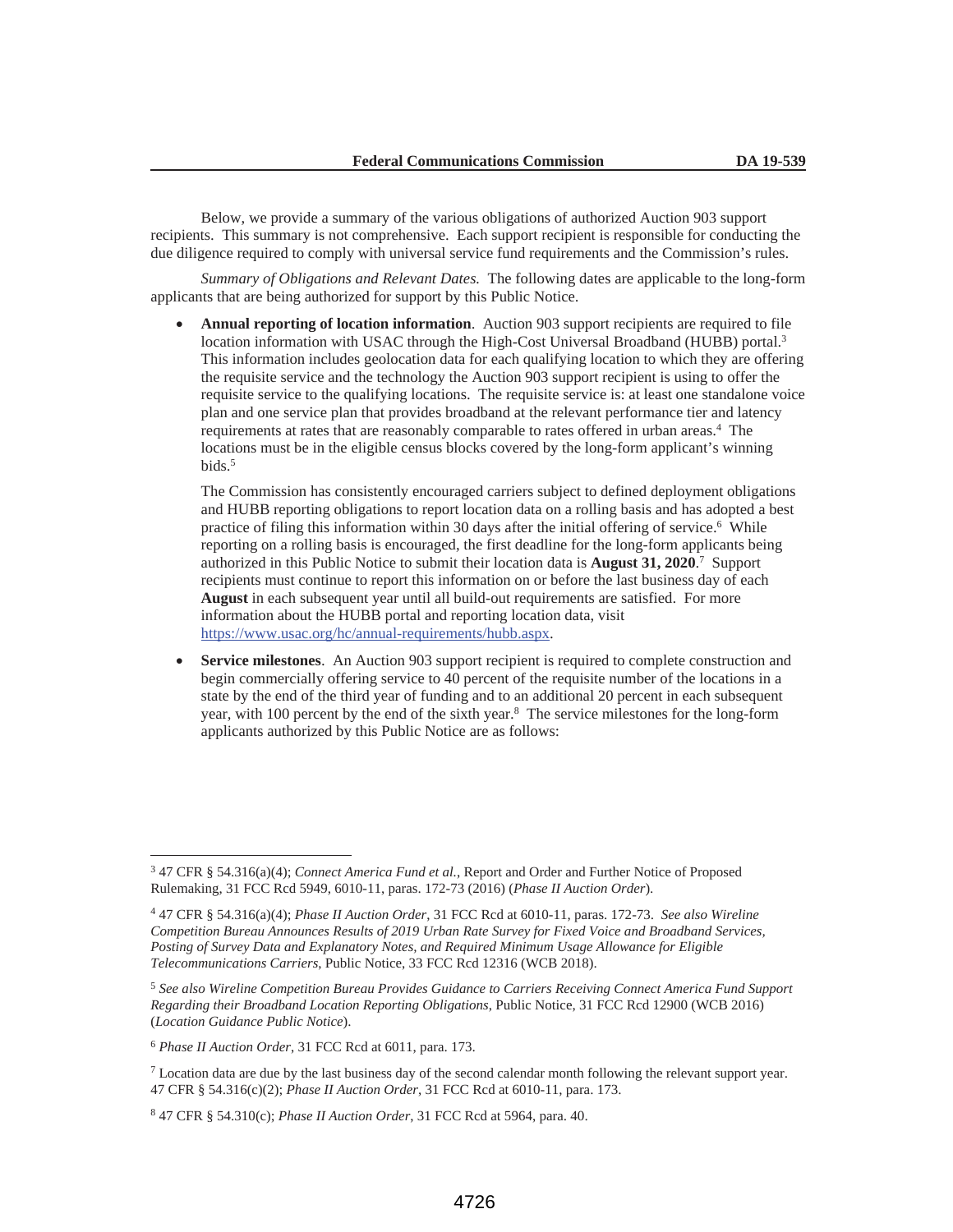| <b>Percentage of Locations in a</b><br><b>State</b> | <b>Service Milestone Deadline</b> |
|-----------------------------------------------------|-----------------------------------|
| 40                                                  | June 9, 2022                      |
| 60                                                  | June 9, 2023                      |
| 80                                                  | June 9, 2024                      |
| 100                                                 | June 9, 2025                      |

By the last business day of the second calendar month following each relevant service milestone, an Auction 903 support recipient must file a certification in the HUBB portal that it has met its service milestone and is meeting the requisite public interest obligations.<sup>9</sup> Support recipients that are being authorized by this Public Notice must file their certifications in the HUBB portal by the last business day of each **August** following each service milestone.

If an ETC is unable to meet a service milestone, it must notify the Commission, USAC, and the relevant state, U.S. Territory, or Tribal government as appropriate, no later than ten business days after the applicable deadline.10 If the ETC is unable to meet the required deployment obligations due to circumstances beyond its control, it may also seek waiver of the service milestones.<sup>11</sup> The Commission has repeatedly warned Phase II support recipients, however, that it does not expect to routinely grant such waiver requests, emphasizing the difficulty of demonstrating good cause under circumstances where carriers fail to plan for contingencies that would prevent compliance with defined deployment obligations.<sup>12</sup>

• **Annual section 54.313 report.** The long-form applicants that are being authorized by this Public Notice will be required to file their first annual section 54.313 report by **July 1, 2020** and each subsequent year until the year after their support terms have ended.13 Annual reports are filed with USAC.<sup>14</sup> Support recipients must complete the FCC Form 481 on USAC's website.<sup>15</sup> They must also test and certify compliance with relevant performance requirements in section 54.309 of the Commission's rules.16 WCB, the Wireless Telecommunications Bureau, and the Office of

13 47 CFR 54.313; *Phase II Auction Order*, 31 FCC Rcd at 6011-13, paras. 176-79.

<sup>14</sup> *Connect America Fund; ETC Annual Reports and Certifications*, Report and Order, 32 FCC Rcd 5944, 5948, para. 15 (2017) (determining that the Commission "will no longer require ETCs to file duplicate copies of Form 481 with the FCC and with states, U.S. Territories, and/or Tribal governments beginning in 2018"); 47 CFR § 54.313.

<sup>15</sup> *See* Universal Service Administrative Company High Cost Forms, FCC Form 481, http://www.usac.org/hc/tools/forms.aspx.

16 47 CFR § 54.309.

<sup>9 47</sup> CFR § 54.316(b)(4); *Phase II Auction Order*, 31 FCC Rcd at 6011, para. 174.

<sup>10 47</sup> CFR § 54.320(d).

<sup>11</sup> *Connect America Fund et al.,* Report and Order, 29 FCC Rcd 15644, 15700, para. 154 (2014) (*December 2014 Connect America Order*).

<sup>12</sup> *See Connect America Fund et al.*, Order on Reconsideration, 33 FCC Rcd 1380, 1394, para. 35 (2018) (explaining that "it would be difficult for a recipient to meet its burden of demonstrating good cause to grant a waiver of the deployment obligations if it did not plan to build to 100 percent of funded locations at the outset of its support term"); id. at 1394, para. 33 & n.88 (explaining that "the Commission has cautioned that it does not expect such waiver requests will be granted routinely, and a failure to plan for some contingencies would make it difficult to establish that there is good cause to warrant waiver") (citing *December 2014 Connect America Order*, 29 FCC Rcd at 15660, para. 40 & n.93).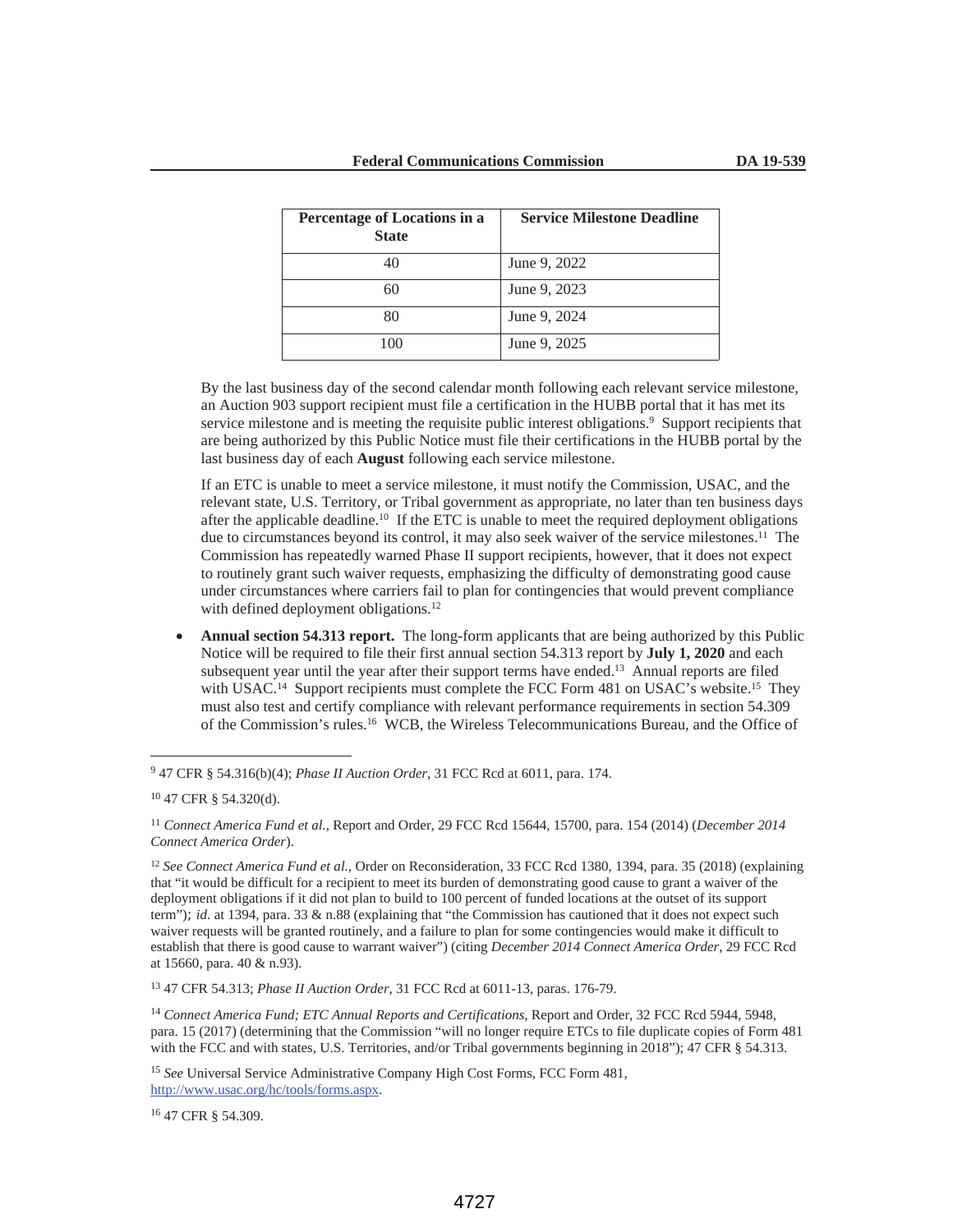Engineering and Technology have adopted a uniform framework to measure and report on the performance of ETCs' service.17

• **Annual section 54.314 certification.** The first annual section 54.314 certification is due for the long-form applicants that are being authorized by this Public Notice by **October 1, 2020**. 18 We previously concluded that there was good cause to waive on our own motion the October 1, 2019 section 54.314 filing deadline with respect to the use of Auction 903 support.<sup>19</sup>

Pursuant to section 54.314 of the Commission's rules, if a support recipient was designated by a state, that state must certify on the support recipient's behalf "that all federal high-cost support provided . . . within that State was used in the preceding calendar year and will be used in the coming calendar year only for the provision, maintenance, and upgrading of facilities and services for which the support is intended."<sup>20</sup>

If a support recipient was designated an ETC by the Federal Communications Commission, it must self-certify by filing a sworn affidavit executed by a corporate officer attesting to the relevant facts.21 Certifications must be filed with both the Commission and USAC. ETCs may submit their certifications to USAC via its online filing system or by sending the appropriate certification sample letter (provided on USAC's website) via email or U.S. mail.22 Certifications must also be submitted to the Commission's Office of the Secretary on or before **October 1st**. The submission should clearly reference WC Docket No. 14–58, ETC Annual Reports and Certifications.

All post-designation ETC-related filings must be submitted in good faith and include a certification that, to the best of the ETC's knowledge and belief, the information is complete and accurate.23 In addition, ETCs have an on-going duty to correct or amend information if they have reason to believe, either through their own investigation or upon notice from USAC, that the data are inaccurate, incomplete, or contain errors or anomalies. $24$  The failure to timely file information may result in penalties in the form of a reduction in support.25

*Document Retention and Compliance Audits.* Under section 54.320 of the Commission's rules, recipients of high-cost support must retain, for at least ten years, all records necessary to demonstrate to

20 47 CFR § 54.314(a).

21 47 CFR § 54.314(b).

<sup>22</sup> *See* Universal Service Administrative Company Certify: 54.314 Certification, https://www.usac.org/hc/annualrequirements/certification/54314-certification.aspx (last visited March 12, 2019).

<sup>23</sup> *See, e.g.*, FCC Form 481 Officer Certification (requiring an officer of a petitioning entity to certify that he/she is "an officer of the reporting carrier; my responsibilities include ensuring the accuracy of the annual reporting requirements for universal service support recipients; and, to the best of my knowledge, the information reported on this form and in any attachments is accurate"); *see also* 47 CFR § 1.17(a)(2) (stating that no person may provide, in any written statement of fact "material factual information that is incorrect or omit material information that is necessary to prevent any material factual statement that is made from being incorrect or misleading without a reasonable basis for believing that any such material factual statement is correct and not misleading").

<sup>24</sup> *See Location Guidance Public Notice*, 31 FCC Rcd at 12910.

25 47 CFR §§ 54.313(j), 54.314(d), 54.316(c), 54.320.

<sup>17</sup> *Performance Measures for Connect America High-Cost Universal Service Support Recipients*, Order, 33 FCC Rcd 6509 (WCB/WTB/OET 2018) (*CAF Performance Measures Order*); 47 CFR § 54.313(a)(6).

<sup>18 47</sup> CFR § 54.314.

<sup>19</sup> *Connect America Fund Phase II Auction Support Authorized for 459 Winning Bids*, AU Docket No. 17-182, WC Docket No. 10-90, Public Notice, DA 19-414, at 4-5 (WCB May 14, 2019).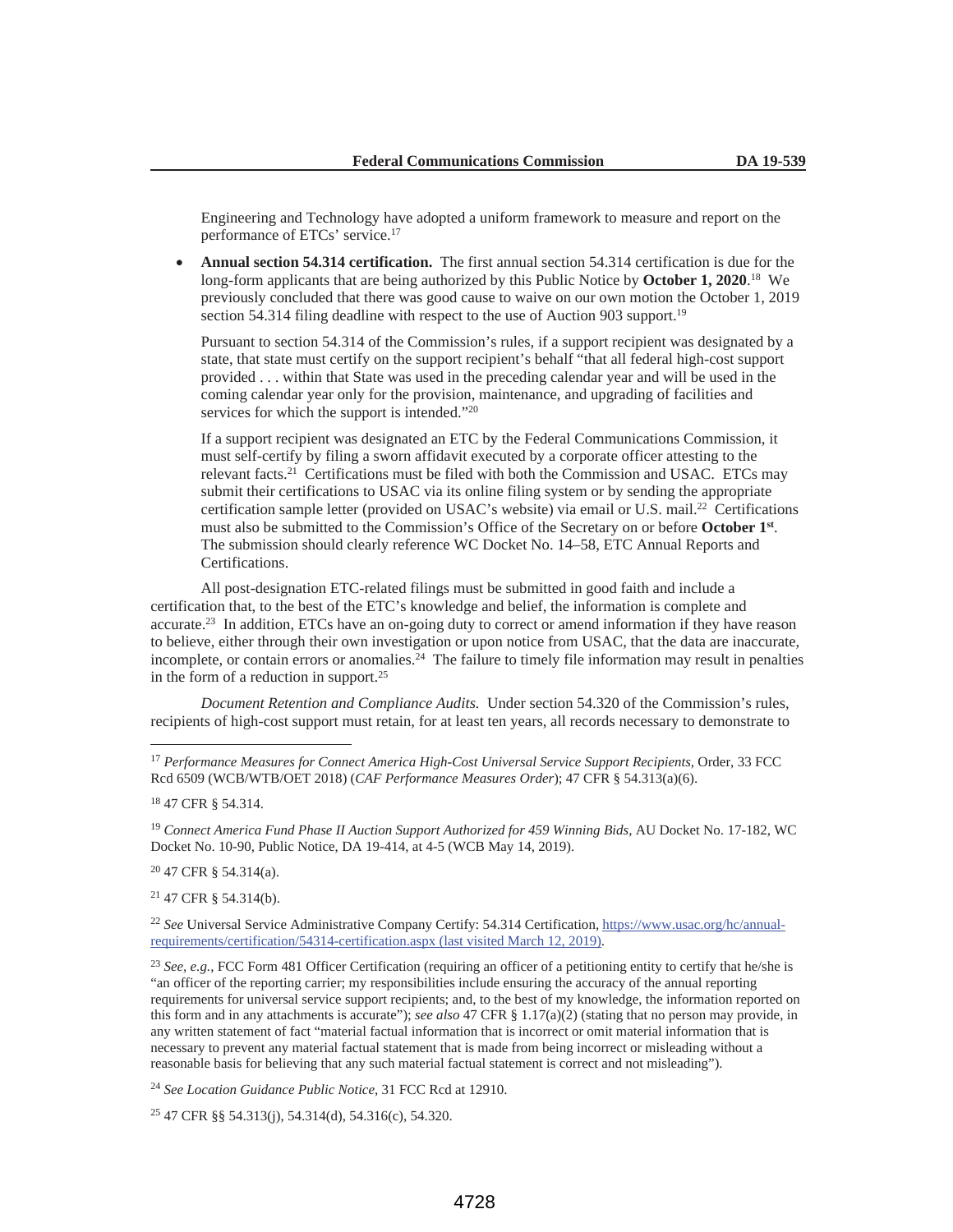auditors that the support received was consistent with universal service high-cost program rules and to make these documents available upon request to the Commission (and any of its Bureaus or Offices) and to USAC, and to their respective auditors.<sup>26</sup> In addition, all ETCs that receive high-cost support are subject to random compliance audits and other investigations to ensure compliance with program rules and orders, including verification of actual deployment to reported locations.<sup>27</sup>

*Consequences for Non-Compliance*. A support recipient is subject to non-compliance measures once it becomes a support recipient if it fails or is unable to meet its minimum coverage requirement or other service requirements, or fails to fulfill any other term or condition of Phase II support.28 These measures scale with the extent of non-compliance and include additional reporting, withholding of support, and support recovery.<sup>29</sup> A defaulting support recipient may also be subject to sanctions, including, but not limited to, potential revocation of ETC designations and suspension or debarment.30

*ETC Obligations.* All Auction 903 support recipients were required to obtain a high-cost ETC designation prior to being authorized for Auction 903 support, and thus should be familiar with ETC requirements. For example, all high-cost ETCs commit to serving the entire area covered by an ETC designation and must offer Lifeline voice and broadband service throughout such area to qualifying lowincome consumers pursuant to the Lifeline program rules.<sup>31</sup> While an Auction 903 support recipient was not required to obtain an ETC designation that was limited only to the eligible census blocks covered by its winning bids, it may only use its Auction 903 support to offer the required voice and broadband services to locations in eligible census blocks. If an Auction 903 support recipient has obtained an ETC designation that covers more area than the eligible census blocks in its winning bids, that support recipient has the obligation to provide Lifeline services throughout its designated service area, including in areas where it cannot use its Auction 903 support.<sup>32</sup> A high-cost ETC may also be subject to statespecific requirements imposed by the state that designated it as an ETC.

*Discontinuance of Service and/or Relinquishment of Support.* It is a violation of Commission rules to receive universal service support if that support is not used to provide, maintain, and upgrade voice and/or broadband facilities and services in eligible areas or if the recipient is no longer offering supported services. A carrier that cannot appropriately use universal service support must relinquish its ETC designation pursuant to section  $214(a)$  of the Act and section 54.205 of the Commission's rules.<sup>33</sup> The ETC must file a notice of relinquishment in WC Docket No. 09-197, Telecommunications Carriers Eligible for Universal Service Support, using the Commission's Electronic Comment Filing System (ECFS). WCB will release an order approving the relinquishment if the relinquishing ETC demonstrates

30 47 CFR § 54.320; *Phase II Auction Order*, 31 FCC Rcd at 6018, para. 194.

<sup>31</sup> *See* 47 CFR §§ 54.101(d), 54.405(a); 47 CFR Subpart E.

33 47 U.S.C. § 214(a); 47 CFR § 54.205.

<sup>26 47</sup> CFR § 54.320(b).

<sup>27</sup> *Id*. § 54.320(a).

<sup>28 47</sup> CFR §§ 54.315(c)(4), 54.320; *Phase II Auction Order*, 31 FCC Rcd at 6016-18, paras. 189-94; *December 2014 Connect America Order*, 29 FCC Rcd at 15694-700, paras. 142-54; *CAF Performance Measures Order*, 33 FCC Rcd at 6531-33, paras. 60-67.

<sup>29 47</sup> CFR §§ 54.315(c)(4), 54.320; *Phase II Auction Order*, 31 FCC Rcd at 6016-18, paras. 189-94; *December 2014 Connect America Order*, 29 FCC Rcd at 15694-701, paras. 142-57; *CAF Performance Measures Order*, 33 FCC Rcd at 6531-33, paras. 60-67.

<sup>&</sup>lt;sup>32</sup> For example, some Auction 903 support recipients may have obtained an ETC designation for an entire census block group(s) that was covered by its winning bid(s) but may only use its Auction 903 support to offer service to locations in the eligible census blocks within the census block group(s).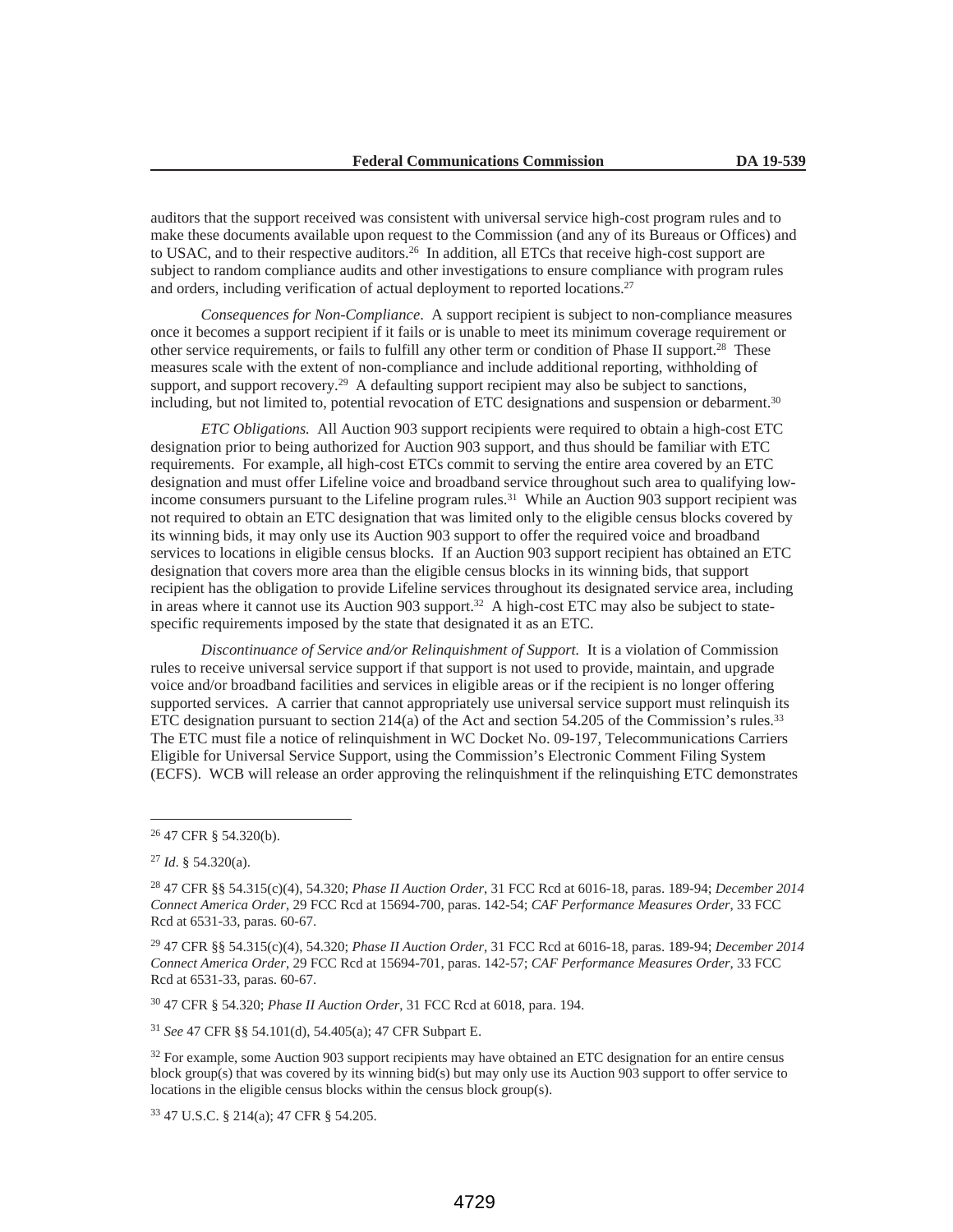that the affected area will continue to be served by at least one ETC.34 The ETC must then send a copy of its relinquishment notice and a copy of the relinquishment order (within one week of its release) to USAC at hcorders@usac.org. A carrier that intends to discontinue service must first seek authorization to discontinue service under section 63.71 of the Commission's rules.<sup>35</sup>

*Transfers of Control.* ETCs seeking to transfer control of their domestic authorizations to operate pursuant to section 214 of the Communications Act of 1934, as amended, or to engage in the sale of assets under section 214 must first receive approval from the Commission in accordance with sections 63.03 and 63.04 of the Commission's rules governing the procedures for domestic transfer of control/asset applications.36 Transfers of control and assignments of international section 214 authorizations are separately subject to section 63.24 of the Commission's rules.37 More information is available on the Commission's website at http://www.fcc.gov/general/transfer-control.

*Price Cap Carrier Obligations.* Price cap carriers that serve the census blocks where an Auction 903 long-form applicant that is not the incumbent price cap carrier has been authorized to receive support will no longer have a federal high-cost ETC obligation to continue to offer voice service in those census blocks pursuant to the forbearance granted in the *December 2014 Connect America Order*. 38

*Transitioning Legacy Support*. WCB will soon update the list of census blocks where incumbent price cap carriers will continue to receive legacy support by removing the eligible census blocks that are covered by the winning bids in Attachment A.<sup>39</sup> Incumbent price cap carriers will no longer receive legacy support in the eligible census blocks covered by the winning bids in Attachment A beginning on the first day of the next month.40

35 47 CFR § 63.71.

36 47 U.S.C. § 214; 47 CFR §§ 63.03, 63.04.

37 47 CFR § 63.24.

<sup>39</sup> Incumbent price cap carriers were also given the option of declining legacy support in each state that they serve. *See Wireline Competition Bureau Announces Universal Service Support Amounts Offered to Price Cap Carriers and Fixed Competitive Eligible Telecommunications Carriers after Authorization of Connect America Phase II Auction Support*, WC Docket No. 10-90, Public Notice, DA 19-174 (WCB Mar. 12, 2019).

<sup>40</sup> *Connect America Fund*, WC Docket No. 10-90, Report and Order, FCC 19-8, at 5-6, paras. 14-15 (Feb. 15, 2019) (stating that price cap carriers will no longer receive legacy support for the census blocks where Auction 903 support is authorized beginning on the first day of the month after the Auction 903 support is authorized for those census blocks).

<sup>34 47</sup> U.S.C. § 214(e)(4).

<sup>38</sup> In the first month that support is disbursed to an authorized Auction 903 support recipient that is not the incumbent price cap carrier, the incumbent price cap carrier will be immediately relieved of its federal high-cost ETC obligation to offer voice telephony in those specific census blocks. *December 2014 Connect America Fund Order*, 29 FCC Rcd at 15663–71, paras. 50–70; s*ee also* 47 CFR § 54.201(d)(3). We will remove these census blocks from the list of census blocks where price cap carriers continue to have the federal high-cost ETC obligation to provide voice service. The "List of Census Blocks Subject to Federal High-Cost Voice Obligations" is available at https://www.fcc.gov/encyclopedia/price-cap-resources.